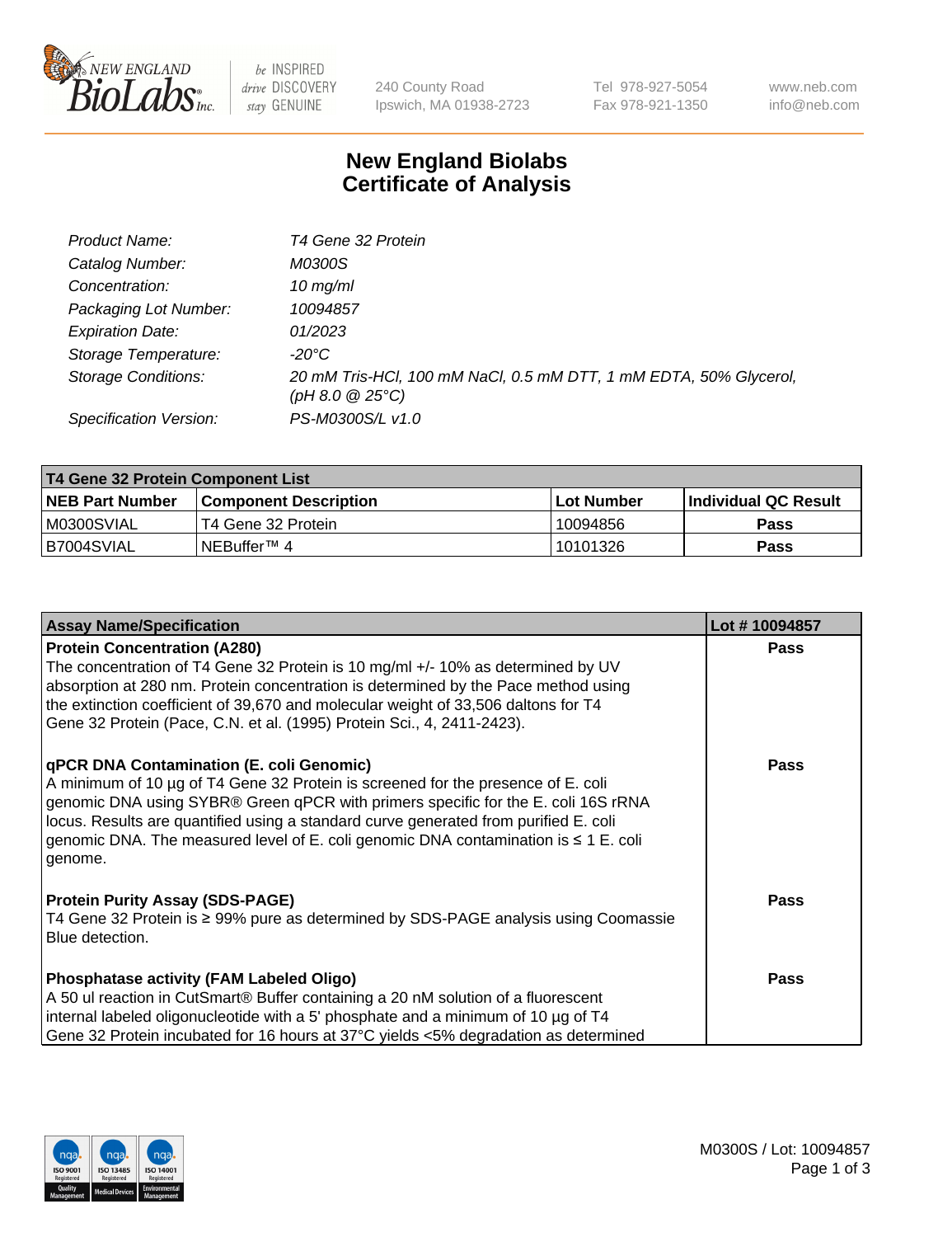

 $be$  INSPIRED drive DISCOVERY stay GENUINE

240 County Road Ipswich, MA 01938-2723 Tel 978-927-5054 Fax 978-921-1350 www.neb.com info@neb.com

| <b>Assay Name/Specification</b>                                                                                                                                                                                                                                                                                                                           | Lot #10094857 |
|-----------------------------------------------------------------------------------------------------------------------------------------------------------------------------------------------------------------------------------------------------------------------------------------------------------------------------------------------------------|---------------|
| by capillary electrophoresis.<br><b>Non-Specific DNase Activity (16 Hour)</b><br>A 50 µl reaction in NEBuffer 4 containing 1 µg of Lambda-HindIII DNA and a minimum<br>of 30 µg of T4 Gene 32 Protein incubated for 16 hours at 37°C results in a DNA<br>pattern free of detectable nuclease degradation as determined by agarose gel<br>electrophoresis. | <b>Pass</b>   |
| <b>RNase Activity (Extended Digestion)</b><br>A 10 µl reaction in NEBuffer 4 containing 40 ng of fluorescein labeled RNA<br>transcript and a minimum of 10 µg of T4 Gene 32 Protein is incubated at 37°C. After<br>incubation for 16 hours, >90% of the substrate RNA remains intact as determined by<br>gel electrophoresis using fluorescent detection. | <b>Pass</b>   |
| <b>Single Stranded DNase Activity (FAM-Labeled Oligo)</b><br>A 50 µl reaction in CutSmart® Buffer containing a 20 nM solution of a fluorescent<br>internal labeled oligonucleotide and a minimum of 10 µg of T4 Gene 32 Protein<br>incubated for 16 hours at 37°C yields <5% degradation as determined by capillary<br>electrophoresis.                   | <b>Pass</b>   |
| <b>RNase Activity Assay (2 Hour Digestion)</b><br>A 10 µl reaction in NEBuffer 4 containing 40 ng of fluorescein labeled RNA<br>transcript and a minimum of 10 µg of T4 Gene 32 Protein incubated for 2 hours at<br>37°C results in no detectable degradation of the RNA as determined by gel<br>electrophoresis using fluorescent detection.             | <b>Pass</b>   |
| <b>Exonuclease Activity (Radioactivity Release)</b><br>A 50 µl reaction in NEBuffer 4 containing 1 µg of a mixture of single and<br>double-stranded [3H] E. coli DNA and a minimum of 10 µg of T4 Gene 32 Protein<br>incubated for 4 hours at 37°C releases <0.1% of the total radioactivity.                                                             | <b>Pass</b>   |
| <b>Endonuclease Activity (Nicking)</b><br>A 50 µl reaction in NEBuffer 4 containing 1 µg of supercoiled PhiX174 DNA and a<br>minimum of 10 µg of T4 Gene 32 Protein incubated for 4 hours at 37°C results in <10%<br>conversion to the nicked form as determined by agarose gel electrophoresis.                                                          | <b>Pass</b>   |
| Functional Testing (Single Stranded DNA Binding - FAM Labeled Oligo)<br>A 20 µl reaction in NEBuffer 4 containing 20 µM FAM-labeled 50-mer and a maximum of<br>80 µg of T4 Gene 32 Protein incubated for 30 minutes at 37°C produces a mobility<br>shift in >95% of the starting material as determined by TBE gel electrophoresis and<br>UV imaging.     | Pass          |

This product has been tested and shown to be in compliance with all specifications.